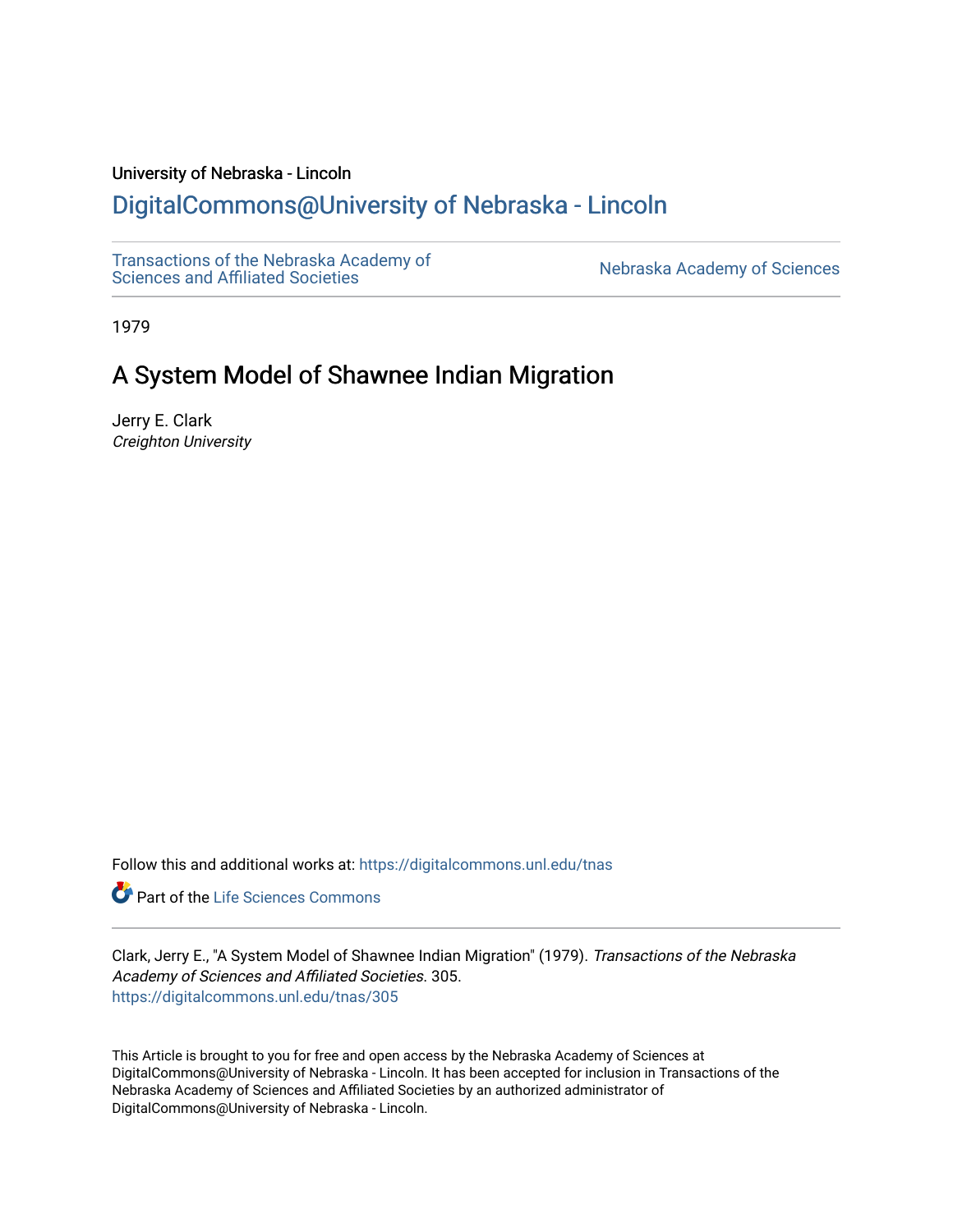# **ANTHROPOLOGY**

### **A SYSTEM MODEL OF SHAWNEE INDIAN MIGRATION**

## **JERRY E. CLARK**

Department of Sociology/Anthropology Creighton University Omaha, Nebraska 68178

Existing theories or "laws" of migration prove to be inadequate for understanding and explaining the widespread migration of the Shawnee Indians. By viewing Shawnee migration as a system, their movement from place to place can be understood in terms of cultural, historical, and environmental variables. Migration to and from Alabama and eastern Pennsylvania indicates how these variables operated to make a particular location favorable or unfavorable for the Shawnee.

### t t t

#### **INTRODUCTION**

At the time of white contact, migration was a way of life for the Shawnee. Shawnee migration can be classified into two basic forms: (1) widespread migration, and (2) what Amos Hawley calls functional migration. The second form involved regular patterns of movement called for by the Shawnee's mixed hunting, gathering, and horticultural subsistence economy. It is the first, or widespread, migration which is the concern of this study.

#### **BACKGROUND OF MIGRATION THEORY**

Despite an abundance of literature on migration, no useful general theory of migration exists. Most studies of the movement of people are descriptive or temporally limited and useful only for urbanization studies (Ravenstein, 1885; Stauffer, 1940). These tend to be predicated on industrialization and the concentration of a large labor force in urban areas. They do not deal with cultural factors other than dynamic economic change.

These earlier studies were of limited use in understanding Shawnee migration prior to their removal in the 1830's. Variables mentioned in the migration literature were examined, and those which appeared relevant for understanding Shawnee migrations were examined against the data derived from

Shawnee history. This resulted in a system model for explaining Shawnee migration.

#### **DEFINITION**

The definition of migration used for this study is: "The non-recurrent movement of groups of people from one locality to another." Non-recurrent movement distinguishes migration from recurrent movement, or what Amos Hawley (1950) calls functional movement. Functional movement is routine and repetitive, and is related to subsistence activities with no disruption of the established order. Locality refers to a geographic area in which the activities that make up the daily, weekly, and seasonal rounds of collective life occur. For a nomadic group, locality could comprise a sizable area of several hundreds of square miles. For a sedentary group, locality might be only a few acres. Therefore, the distance required to change locality depends on the kind of cultural group with which one is dealing.

#### **VARIABLES**

Four principal variables seem operative in Shawnee migrations. These include internal motivation, external motivations, environment, and facilitation. Space does not allow for a presentation of all the evidence, so the variables must be summarized.

*Internal Motivation.* These are factors existing in the culture of the Shawnee and are encompassed by two concepts: conservatism and dependence. A desired locale for the Shawnee would be one in which they could maintain their traditional culture and still obtain those'material goods upon which they depended.

The migration of Shawnee bands was conservative in the sense that the Shawnee moved as a response to changing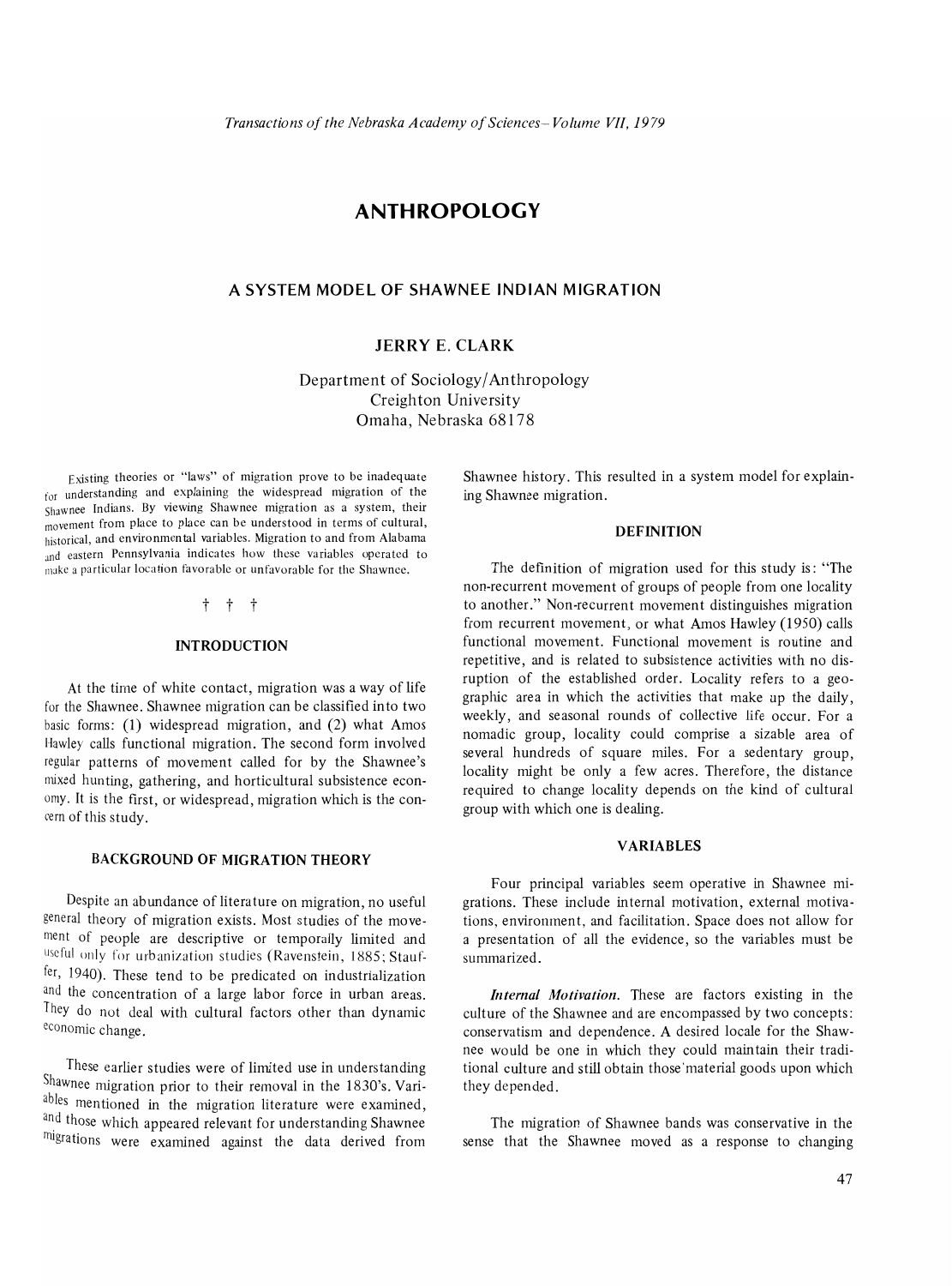conditions in order to preserve their accustomed cultural patterns and to preserve their identity. In the areas of subsistence, ideology, medicine, and language, the Shawnee showed a remarkable resistance to change and a continuation of traditional forms (Voegelin, 1940, 1944; Alford, 1930; Callender, 1962; Spencer, 1908).

Likewise, the political, social, and religious patterns connected with subsistence activities and basic organization remained conservative. Thus, what Julian Steward (1955) calls the "culture core" was conservative and resistant to change.

The material aspects not related to cultural organization were more likely to change, but even in this area the shift from the bow and arrow to the gun allowed the Shawnee to maintain their hunting subsistence in the face of rapidly dwindling supplies of game.

The vehicle to change in the material culture was trade. Although this trade produced a dependency upon the Europeans, the procurement of furs and skins for trade fit easily into traditional patterns of economic organization, preserving the emphasis on hunting. Through trade the Shawnee acquired a variety of items of European manufacture and in the process gave up many of the traditional crafts, such as making pottery, baskets, bows, and arrows. Still much of the traditional Shawnee technology was retained: building houses and animal traps, making sugar and salt, and dressing skins for clothing (Alford, 1936; Kerr, 1922; Loskiel, 1794; Voegelin, 1940).

Dependency of the Shawnee was realized in two significant areas. First, they were dependent upon other political or cultural groups for a place to settle; second, the Shawnee depended upon European trade, not only for material goods but also for cultural survival (Sosin, 1961).

The earliest historic references to the Shawnee place them in widely scattered locations which were already occupied, or at least claimed, by other political-cultural units. Only at the invitation of or by the permission of these other groups could the Shawnee establish settlements at such locations.

One of the practices of all European colonies was to make the Indians dependent upon them. This was accomplished through lavish presents and the establishment of a vast fur trading network (prucha, 1962). By creating a demand for European manufactured goods, the colonists made the Indians dependent upon them and insured allies in the colonial struggle for the continent. This dependency could not be avoided. Guns, powder, and lead could be obtained only from the Europeans. Arms were required if a tribe was to successfully defend itself against other tribes who did have such weapons and who were encouraged by the Europeans to make war. Such wars of annihilation were new to the American Indians, and in order to survive and to preserve their culture, guns came a necessity (Driver, 1969).

*External Motivations.* External motivations are th factors outside of Shawnee culture which influenced min tion. However, these factors are not outside the system migration. External factors include Shawnee relations w other political and social units.

Shawnee migration was apparently impelled rather  $t_{\text{th}}$ forced. There are two components that distinguish imper migration from forced migration: (1) impelled migration voluntary, and  $(2)$  the choice of locality when migration occurs is made by the migrants and not by some other poline or cultural unit (Peterson, 1970).

From the historical data available it is difficult to pro that Shawnee migration was voluntary. In fact, some counts indicate that they moved under extreme pressu The combined strength of the Carolina government the Catawba was given by some Shawnee as the reason' leaving South Carolina' and moving to Pennsylvania (Mil 1940). However, the precise events leading to the migrate from most localities is not known. Since locations  $\psi$ seldom abandoned *en masse*, it might be assumed that decision to migrate was a voluntary one. A decision to  $s$ however, might have meant that the Shawnee would have abandon their conservative life. Some of the Shawnee ch to remain in Ohio rather than to migrate to Missouri prior 1830 and were encouraged to adopt the life style of the Eu peans.

It is apparent that, when migrating, the Shawnee che their own location. But alternatives became increasing limited as the British and Americans pushed west. The improtant point is that the Shawnee were not in the beginning forced to settle in areas which were not of their choice. $\textcolor{red}{\textbf{t}}$ was not until 1832 that the Shawnee were forced onto reserve tions that were not of their choosing.

*Environment.* The environment is the setting in whi the group exists. Variables include the economic, political and physical environments and the influence of these environments on location and migration of the Shawnee.

.,~

The Shawnee migrated to areas where the physical vironment was similar to that in the locality they left. Ermit Voegelin pointed out that "despite their many shifts in lock during the historical period all of the Shawnee groups  $h$ kept within one ecological area, that of the deciduous for belt of woodlands" (1944). Not only did the Shawnee rem in the woodland, but their villages were nearly always located in similar settings. The Shawnee preferred to settle on ridges of long, narrow plains along navigable streams avoided coastal, swampy, and mountainous regions (Doneha) 1924; Harmar, 1934; Galloway, 1934).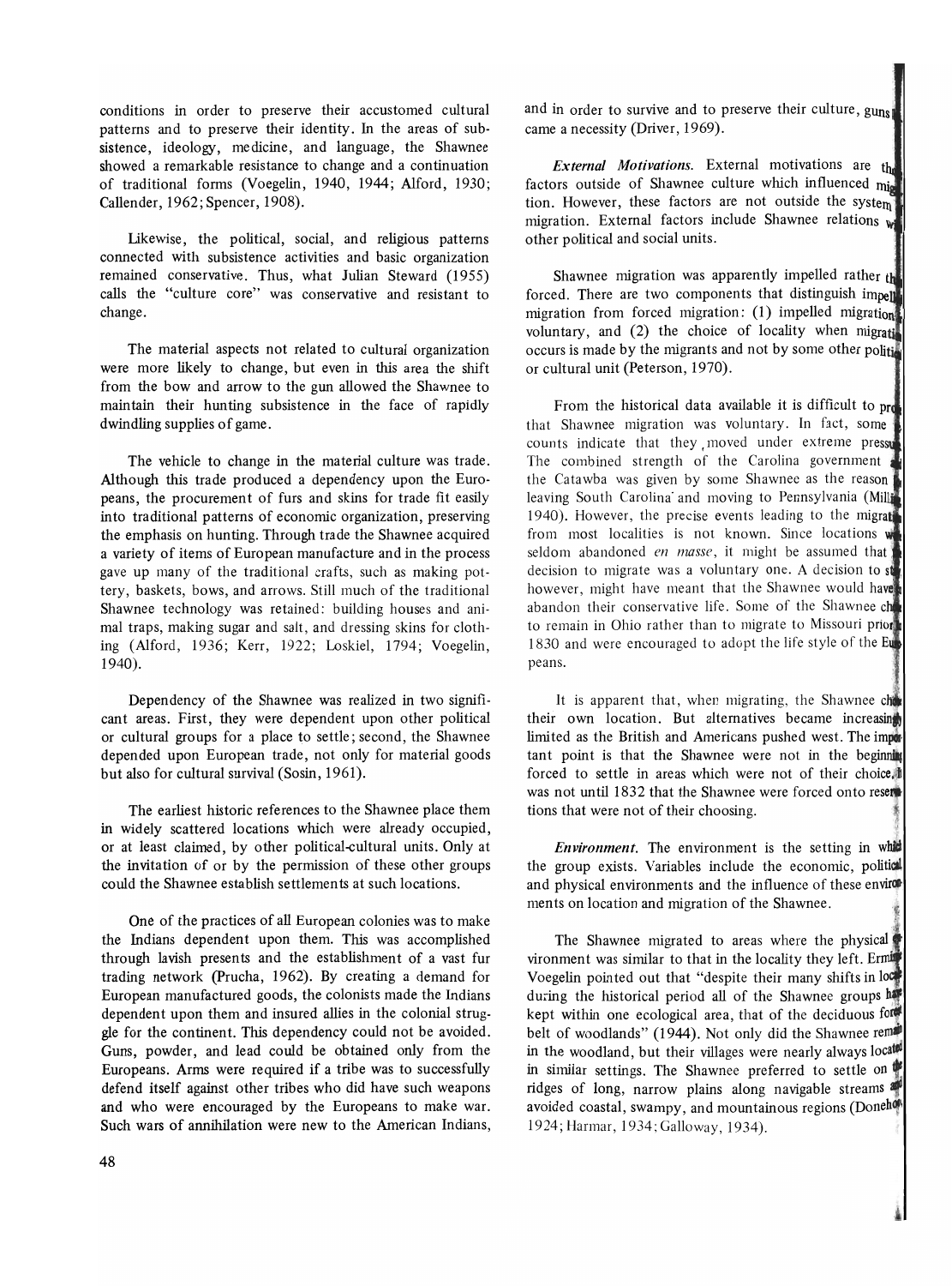Trade relations were important and became the basis upon which European colonists gained military alliances or at least where the shawnee. If trade relations hroke down, military alliances also suffered. The major causes brow Figure breaks in political relations, however, were the procurefor the and occupation of land by the whites. Land often was obtained by the Europeans from other Indian tribes, with no regard for Shawnee occupation or use (Walton, 1900; Vol $r_{\text{wiler}}$ , 1926). The Shawnee were not a party to these agree- $\frac{1}{2}$  and were not compensated for the loss of the land. This led to political splits that even trade relations could not mend.

*Facilitation of Migration.* Facilitation of migration includes activities and resources which make movement from place to place easier. Shawnee migration was facilitated by the existence of a transportation system. A transportation system in this sense means a pattern of activities and established means which are regularly followed when moving from place to place (Hawley, 1950).

Through experience the Shawnee developed regular procedures in migrating from one location to another. Established trails and paths led from Shawnee villages to various regions in the Eastern Woodlands. In preparation, organization, pace of travel, and satisfaction of basic needs, the Shawnee followed regular patterns in their travel (Edgar, 1890; Denny, 1859). These patterns were based on efficiency and optimum utilization of people and their environment. They carried only those things which were basic to survival (Alford, 1936). Houses, rafts, mortars, and other large items could be quickly and easily built as needed and were readily abandoned (Falckner, 1903).

#### CASES OF SHAWNEE MIGRATION

Two examples of Shawnee migration have been chosen to demonstrate the presence of the above variables: (1) a case from Alabama reflects optimum conditions for Shawnee settlement, and (2) a case from eastern Pennsylvania shows how changing conditions precipitated Shawnee migration.

*With the Creek in Alabama.* Shawnee settlements in Creek territory may have existed as early as 1685 (Witthoft and Hunter, 1955). It is almost certain that members of the Hathawekela division occupied portions of what is now Alabama continuously from 1707 to 1814 (Owen, 1921). The reason for this relatively long occupancy in Creek-controlled territory can be shown in terms of internal, external, and environmental variables.

Both Shawnee conservatism and dependency are seen by the example of the Shawnee in Alabama. The Shawnee resisted borrowing cultural innovations from the Creek and retained their language and cultural patterns in spite of prolonged contact (Swanton, 1925). The Shawnee were dependent on the good will of the Creek, who claimed the Alabama land upon which the Shawnee built their villages. Their prolonged stay was fostered by the Carolina and French traders who encouraged Shawnee dependency upon European trade goods.

The Hathawekela migration to Alabama was impelled, not forced. That is, their emigration from South Carolina in 1715 was voluntary, and the choice of Alabama as a location was their own. Other Shawnee had moved to Alabama prior to this date, but the circumstances surrounding these earlier migrations are not known. The main move from South Carolina was precipitated by the Yamassee War in 1715, although other Hathawekela Shawnee remained in South Carolina until at least 1725. This indicates that those leaving for Alabama were not forced. In fact, the Carolina government attempted to stop Shawnee emigration from South Carolina (McDowell, 1955).

Alabama was selected, although it was not the only location open to the Shawnee. The Piqua division had been moving to Virginia and Pennsylvania from South Carolina for several years prior to 1712, and in 1731 a band of Hathawekela also settled for a time in Pennsylvania (Swanton, 1946). It is not known whether the Creek invited the Shawnee to Alabama, but the decision to go there was apparently made by the Shawnee themselves.

By moving to Alabama, the Shawnee remained in the familiar woodlands environment. As in other regions, Shawnee settlements were located along navigable rivers. Environmental conditions were much the same as in the other regions occupied by the Shawnee east of the Mississippi River.

The political and economic environment of Alabama was favorable for the Shawnee. The area was virtually free from white settlement until the early nineteenth century, yet British and French traders were active in Creek territory. Relations between the Shawnee and the Creek were mutually beneficial both economically and militarily (Milfort, 1802). However, even with these close ties the Shawnee retained their autonomy. The political and economic environment remained favorable for the Shawnee until the nineteenth century, when American settlers and speculators began to invade Alabama. Only after the Creek War of 1813-1814 did the Shawnee abandon the area.

*Eastern Pennsylvania.* Compared to the settlement in Alabama, Shawnee occupation of eastern Pennsylvania was relatively brief. The Shawnee first moved into eastern Pennsylvania and elsewhere (Hanna, 1911). Again the reasons for Shawnee migration to and from this area can be demonstrated by the internal, external, and environmental variables.

No direct examples of Shawnee conservatism exist for eastern Pennsylvania, but conservatism can be assumed and inferred from their reactions to the economic and political conditions confronted in this area.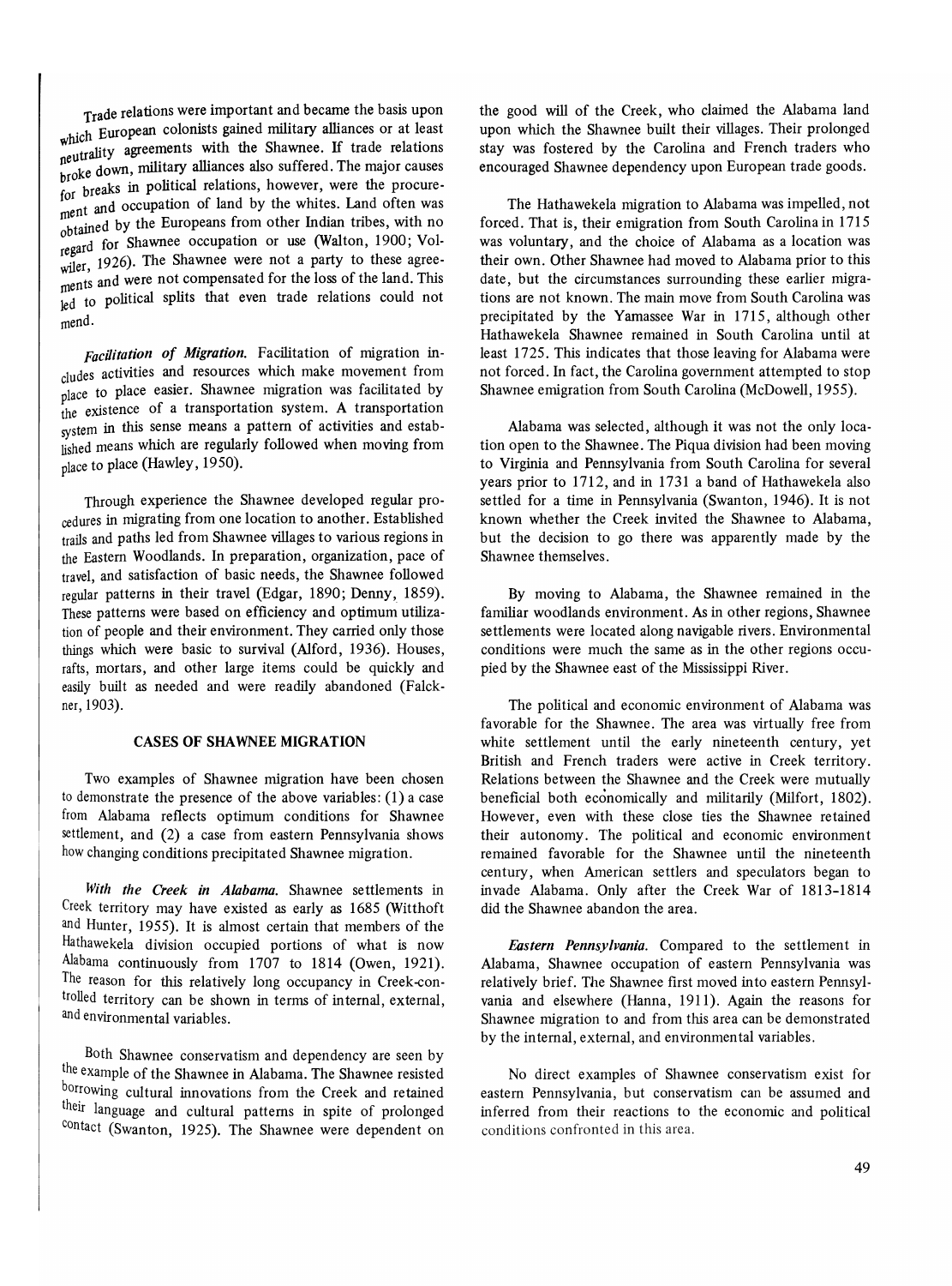With no claim to territory in Pennsylvania, the Shawnee depended on the Conestoga and Delaware Indians, who invited the Shawnee to the Delaware and Susquehanna rivers (Hanna, 1911). Shawnee dependency on Pennsylvania traders is indicated by the fact that trade continued in spite of the abuses of the traders.

Shawnee migration to western Pennsylvania and the eventual emigration from the area were voluntary. Although the Delaware invited them, there is no indication that the Shawnee were forced to leave the Dlinois River, the Cumberland area, or South Carolina to settle in Pennsylvania. Nor were the Shawnee in eastern Pennsylvania made to move by force in 1731. In fact, efforts were made by the Pennsylvania government to entice those leaving to return (Wright, et al., 1852).

The physical environment of eastern Pennsylvania was ideal for the Shawnee. The beaches along the Conestoga and Delawara rivers, the flats at Wyoming and along Pequea Creek, both on the Susquehanna, were well suited for the settlement patterns of the Shawnee (Donehoo, 1924). Game, particularly deer, was abundant along the wooded streams (Young, 1965).

The key variables to Shawnee migration to and from eastern Pennsylvania were the political and economic environments. These environments remained reasonably favorable until the death of William Penn in 1718. Penn managed to keep white settlers out of territory occupied by the Indians or, if failing, to compensate the Indians for their loss of land. Though some abuses occurred, Penn also managed to maintain rigid controls on the fur trade.

After his death, however, the political and economic environments deteriorated. The Iroquois, long enemies of the Shawnee, were recognized as the sole claimants of Pennsylvania land; the Delaware and Shawnee were no longer compensated for losses. Trade became important to the colony, and the rigid controls established by William Penn were abandoned. Perhaps the most crucial factor was that the Iroquois were given political control as protectors of the other Indians residing in eastern Pennsylvania (phillips, 1961). By 1731 conditions were such that most of the Shawnee decided to leave, and they settled along the Allegheny in western Pennsylvania. A few remained along the Susquehanna until 1756, but efforts on the part of the Pennsylvania government and the Iroquois to encourage the migrants to return failed.

#### THE MODEL

The historical data on the Shawnee indicate that their migration was characterized by the variables presented above. The presence of these variables alone, however, is not sufficient to provide an explanation of migration. It is the relationship between these variables that offers a satisfactory  $\omega$ predictable explanation as to why the Shawnee migrate ship between these variables indications a satisfactory are predictable explanation as to why the Shawnee migrate migration. This system is presented in the following table.

#### TABLE I

#### Model of Shawnee Migration



Conservatism and dependency are the key variables  $\mathbf{h}$ this systemic model of Shawnee migration. These variables determined the nature of the economic, political, and physical environments desired by the Shawnee. The environment  $\mathbf{h}$ to offer the Shawnee a place where they could maintain traditional cultural patterns and yet supply those things upon which they were. dependent.

The relationship between Shawnee conservatism and dependency is important. A part of the dependency  $\mathbf{w}$ created by political units outside of Shawnee culture. But Shawnee conservatism added a further dimension to dependency, limiting just how far the Shawnee would go in their relationship with any outside group.

A favorable economic and political environment would not only have to include necessary trading ties and agreements to hunt and establish villages, but would also have to guarantee the Shawnee an autonomy to maintain their traditional cultural patterns. The breakdown in economic and political relations most often involved disputes over the control of land. Although these disputes were economic in nature, they were based in Shawnee conservatism. When the British or Amedicans gained control over the land, they also exercised control over the people on that land. The same was true of Iroquot control in Pennsylvania. To maintain favorable economic and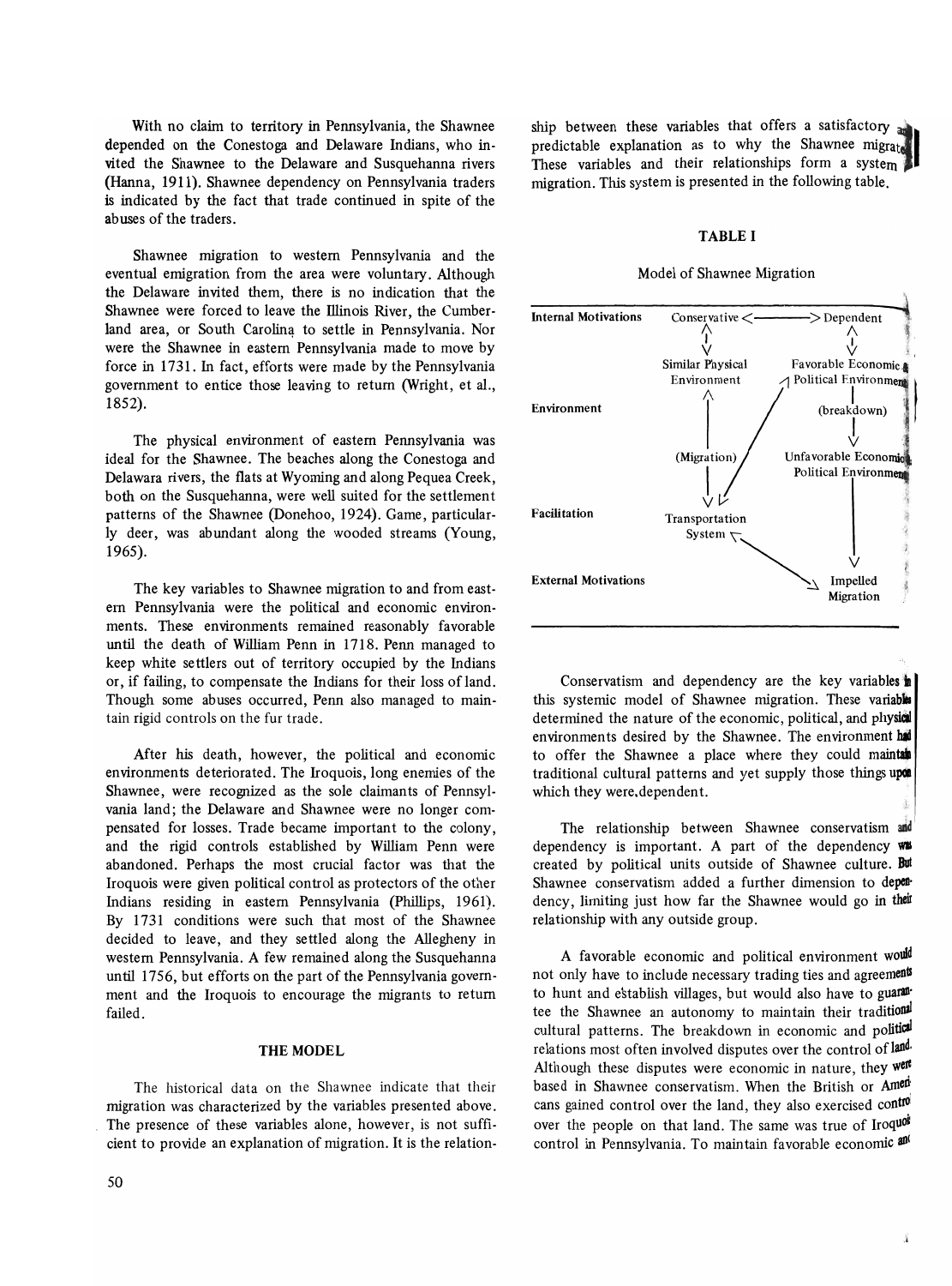political relations in such situations the Shawnee would have policy-<br>had to give up their autonomy and their conservative life style.

Rather than submit to changes in their life style, the  $Shawnee$  either resisted or moved. In either case, the political and economic environment was no longer viewed by the shawnee as favorable. Resistance only prolonged the inevitable. Shawnee prowess in war slowed but never stopped the settlers who transformed Shawnee hunting grounds into farms and villages. If the Shawnee were to maintain their culture, they were impelled to migrate.

The transportation system developed by the Shawnee indicates that they were prepared for and habituated to migration. Yet their migration was not random. The physical environment had to be one similar to the one they left. Adequate water, land upon which to plant the summer crops, and  $\omega$ <sub>voods</sub> with ample game for the winter hunt had to be availlble. A favorable economic and political environment had to provide for trade and agreements to use the land and still guarantee cultural autonomy for the Shawnee.

Until 1832 migration was an integral part of Shawnee culture, and to European and American observers it was the most distinctive aspect of the Shawnee people. Their voluntary movements and widespread divisions, which perplexed historians, were readily understandable in the light of their cultural organization and ethos. Far from being random wanderlust, Shawnee migration was understandable and followed a pattern.

The model presented here offers an adequate and useful ay of understanding Shawnee migration. This is not a general heory, and no useful general theory of migration exists. But it is a model for a particular kind of migration. It is more useful in dealing with the historic movements of conservative and dependent peoples than the contemporary "laws" of migration predicated on an urban civilization (Stauffer, 1940; Hawley, 1950).

#### REFERENCES

- Alford, T. W. 1930. *In* W. A. Galloway (ed.), *The Shawnee Indians in Old Chillicothe.* Xenia, Ohio, The Buckeye Press.
- \_. 1936. *Civilization.* As told to Florence Drake. Norman, University of Oklahoma Press.
- Callender, C. 1962. Social organization of the Central Algonkin Indians. Milwaukee Public Museum, *Publications in Anthropology,* 7.
- Denny, E. 1859. *Military journal of Fbenezer Denny.* Philadelphia, J. B. lippincott and Company.
- Donehoo, G. P. 1924. The Shawnee in Pennsylvania. *Western Pennsylvania Historical Magazine,* 7: 178-187.
- Driver, H. E. 1969. *Indians of North America.* Chicago, University of Chicago Press.
- Edgar, M. R. (ed.). 1890. *Ten years of upper Canada in peace and war, 1805-1815;* being the Ridout letters with annotations by Matilda Edgar. Toronto, William Briggs.
- Falckner, D. 1903. Curieuse nachricht von Pennsylvania. *Pennsylvania German Society Proceedings, 14:45-256.*
- Galloway, W. A. 1934. *Old Chillicothe.* Xenia, Ohio, The Buckeye Press.
- Hanna, C. A. 1911. *The wilderness trail.* 2 vols. New York, G. P. Putnam's Sons.
- Harmar, G. J. 1934. Daily log of Harmar's invasion of Shawnee country, October 30, 1790. *In* W. A. Galloway (ed.), *Old Chillicothe.* Zenia, Ohio, The Buckeye Press.
- Hawley, A. H. 1950. *Human ecology.* New York, The Ronald Press.
- Kerr, J. C. (ed.). 1922. *History of Kentucky.* Vol. l. Chicago, The American Historical Society.
- Loskiel, G. H. 1794. *History of the missions of the United Brethen.* London.
- McDowell, W. L., Jr. (ed.). 1955. *Journals of the commissioners of the Indian trade: September* 21, *1710-August 29,*  1718. Columbia, South Carolina Archives Department.
- Milfort, L. 1802. Memoire ou coup-d' oeil rapide. Paris.
- Milling, C. J. 1940. *Red Carolinians.* Chapel Hill, University of North Carolina Press.
- Owen, T. M. 1921. *History of Alabama.* Vol. 2. Chicago, S. J. Clarke Publishing Company.
- Peterson, W. 1970. A general typology of migration. *In* C. Jansen (ed.), *Readings in the sociology of migration*. Toronto, Pergamon Press.
- Phillips, P. C. 1961. *The fur trade.* 2 vols. Norman, University of Oklahoma Press.
- Prucha, F. P. 1962. *American Indian policy in the formative years.* Cambridge, Harvard University Press.
- Ravenstein, E. 1885. The laws of migration. *Journal of the Royal Statistical Society, 48:167-235.*